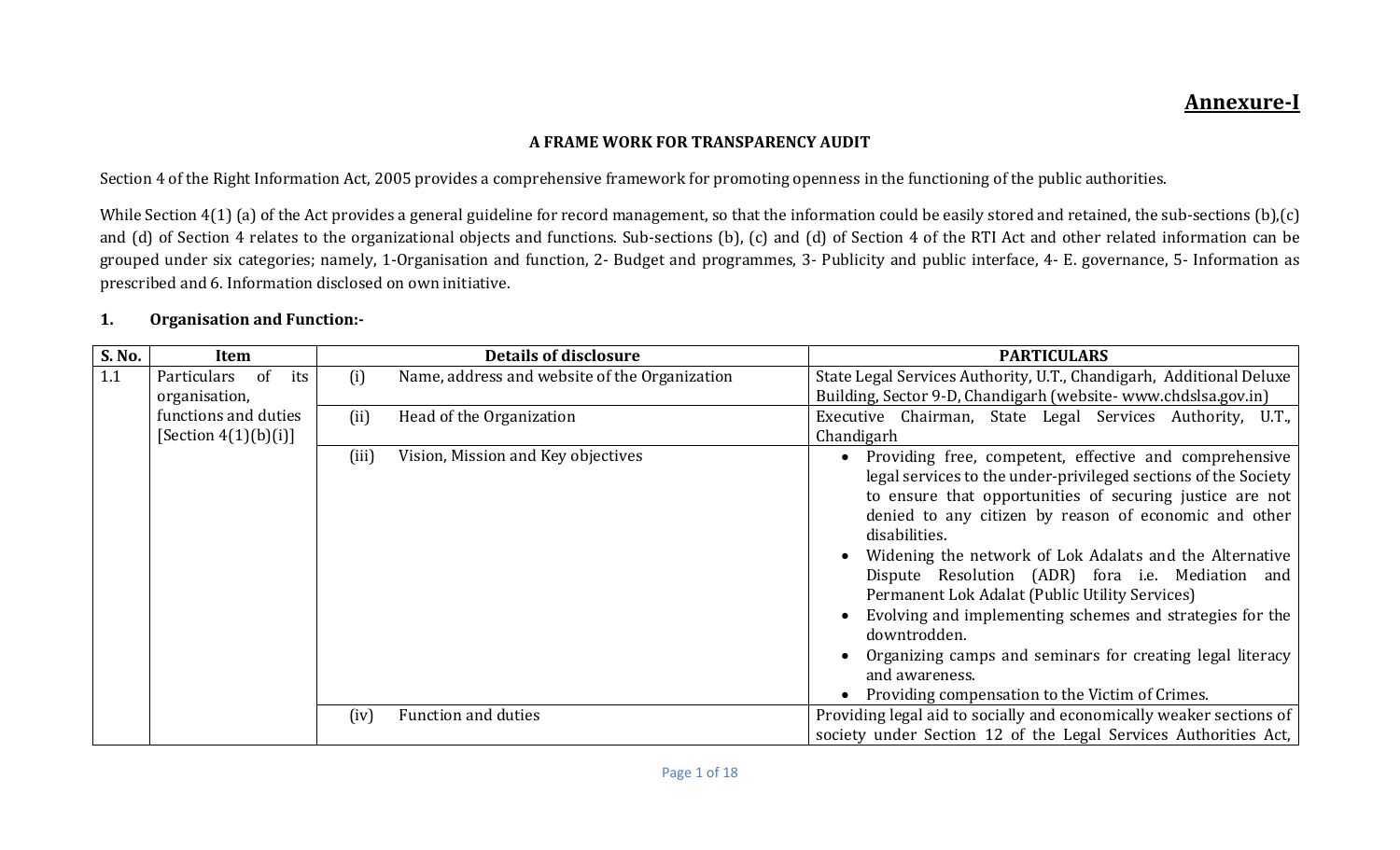|     |                          |                                                                  | 1987. To disseminate information and sensitize people about the<br>provisions of the benefits enshrined in the Legal Services |
|-----|--------------------------|------------------------------------------------------------------|-------------------------------------------------------------------------------------------------------------------------------|
|     |                          |                                                                  | Authorities Act, 1987. To organize Permanent Lok Adalats and                                                                  |
|     |                          |                                                                  | Special Lok Adalats intermittent in nature for disposing of all the                                                           |
|     |                          |                                                                  | matters in dispute which are of Civil nature or Criminal                                                                      |
|     |                          |                                                                  | compoundable cases. Creating awareness about the various laws                                                                 |
|     |                          |                                                                  | to the general public, connecting people with various Govt.                                                                   |
|     |                          |                                                                  | schemes by organising camps and payment of compensation to the                                                                |
|     |                          |                                                                  | victims of crime under the Victim Compensation Scheme                                                                         |
|     |                          | <b>Organization Chart</b><br>(v)                                 | 1. Member Secretary, Head of the Department.                                                                                  |
|     |                          |                                                                  | 2. Section Officer                                                                                                            |
|     |                          |                                                                  | 3 Law Officer                                                                                                                 |
|     |                          |                                                                  | 4. Superintendent                                                                                                             |
|     |                          |                                                                  | 5. Senior Assistants                                                                                                          |
|     |                          |                                                                  | 6. Senior Scale Stenographers                                                                                                 |
|     |                          |                                                                  | 7. Reader                                                                                                                     |
|     |                          |                                                                  | 8. Librarian                                                                                                                  |
|     |                          |                                                                  | 9. Clerks/Data Entry Operator/Ahlmad                                                                                          |
|     |                          |                                                                  | 10. Steno-Typists                                                                                                             |
|     |                          |                                                                  | 11. Drivers                                                                                                                   |
|     |                          |                                                                  | 12. Restorer                                                                                                                  |
|     |                          |                                                                  | 13. Peons                                                                                                                     |
|     |                          |                                                                  | 14. Sweeper cum Chowkidar                                                                                                     |
|     |                          | Any other details-the genesis, inception, formation of<br>(vi)   | (i) State Legal Services Authority.                                                                                           |
|     |                          | the department and the HoDs from time to time as well            | (ii) District Legal Services Authority.                                                                                       |
|     |                          | as the committees/ Commissions constituted from time             | (iii) Permanent Lok Adalat (Public Utility Services)                                                                          |
|     |                          | to time have been dealt                                          | (iv) Mediation Centre                                                                                                         |
| 1.2 | Power and duties of      | (i) Powers and duties of officers (administrative, financial and | Sr. No. Name of the Organization/                                                                                             |
|     | officers<br>and<br>its   | judicial)                                                        | Department/Board/Cooperation/                                                                                                 |
|     | employees                |                                                                  | Institution                                                                                                                   |
|     | [Section $4(1)$ (b)(ii)] |                                                                  | Function and duties (in brief)                                                                                                |
|     |                          |                                                                  | 1. Member Secretary, Head of the Department.                                                                                  |
|     |                          |                                                                  | 2. Superintendent, Supervision of the Office.                                                                                 |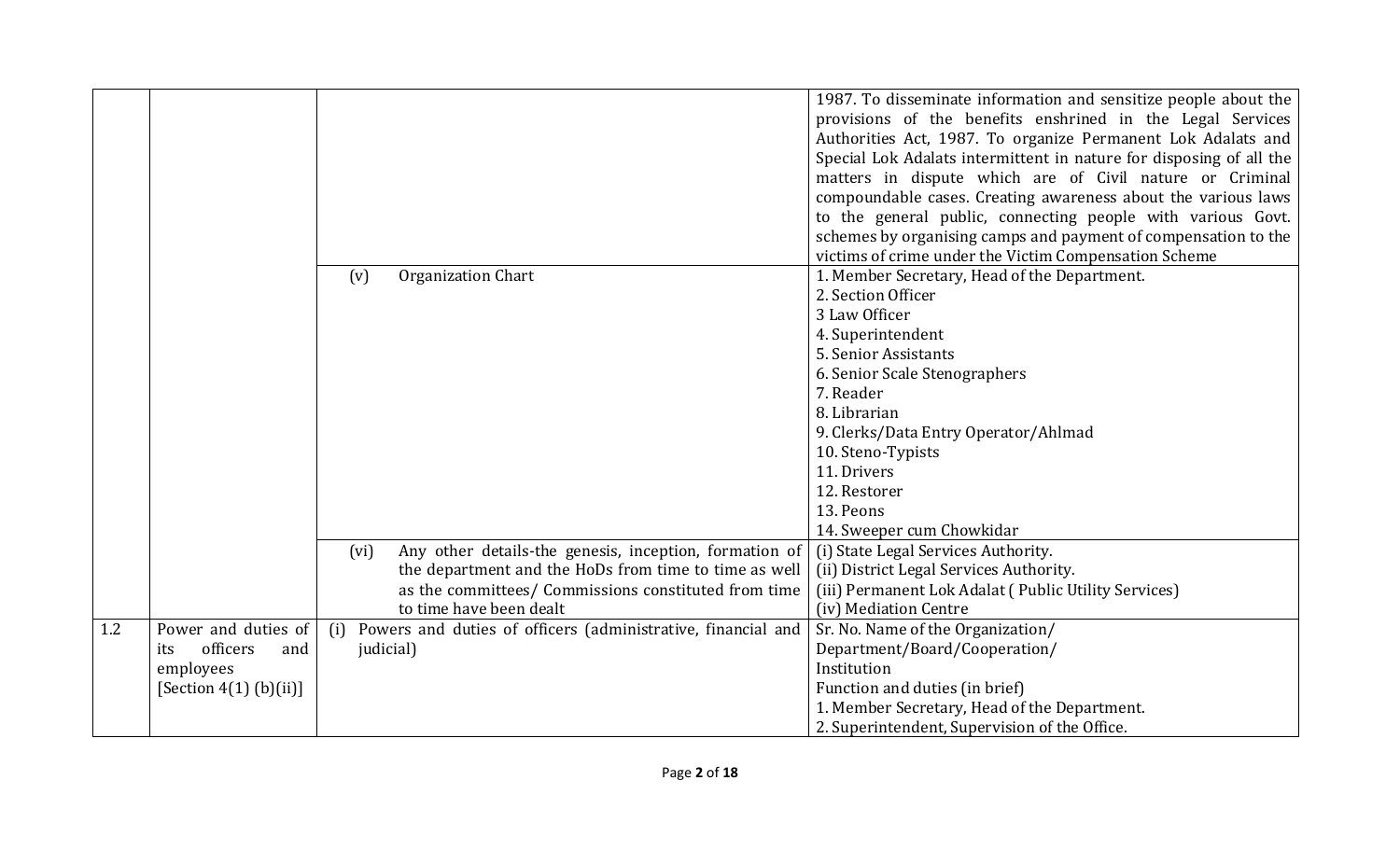|                                                                 | 3. Section Officer, Dealing with Financial Matters.<br>4. Law Officer, Dealing with Legal Matters including assessment of<br>legal aid to the applicants.<br>5. Senior Assistants dealing with functioning of the office and other<br>duties assigned to them.<br>6. Senior Scale Stenographer Dealing with day to day dictation<br>work and attached with the Member Secretary.<br>7. Reader keeping record of Permanent Lok Adalat Pre-litigative<br>and Continuous Lok Adalat                                                                                                                                                                                                                                                                                                                                                                                                    |
|-----------------------------------------------------------------|-------------------------------------------------------------------------------------------------------------------------------------------------------------------------------------------------------------------------------------------------------------------------------------------------------------------------------------------------------------------------------------------------------------------------------------------------------------------------------------------------------------------------------------------------------------------------------------------------------------------------------------------------------------------------------------------------------------------------------------------------------------------------------------------------------------------------------------------------------------------------------------|
| (ii) Power and duties of other employees                        | Sr. No. Name of the Organization/<br>Department/Board/Cooperation/<br>Institution<br>Function and duties of other employees<br>1. Librarian: Custodian of all the books and preparation of<br>statistical information of the Authority.<br>2. Junior Assistant: to deal with functioning of office and other<br>duties assigned to them.<br>3. Clerk: Dealing with functioning of Office and other duties<br>assigned to them.<br>4. Steno-Typist: Dealing with typing work and other duties<br>assigned to them.<br>5. Drivers: Driving of the buses and official cars, attached with<br>Honourable Executive Chairman and Member Secretary.<br>6. Restorer: Attached with the Judge, Permanent Lok Adalat,<br>District Courts, Chandigarh.<br>7. Peons: Delivering the Summons and the Dak of the Authority<br>and office work.<br>8. Sweeper cum Chowkidar: Cleaning the office. |
| (iii) Rules/ orders under which powers and duty are derived and | Acts, Rules & Regulations                                                                                                                                                                                                                                                                                                                                                                                                                                                                                                                                                                                                                                                                                                                                                                                                                                                           |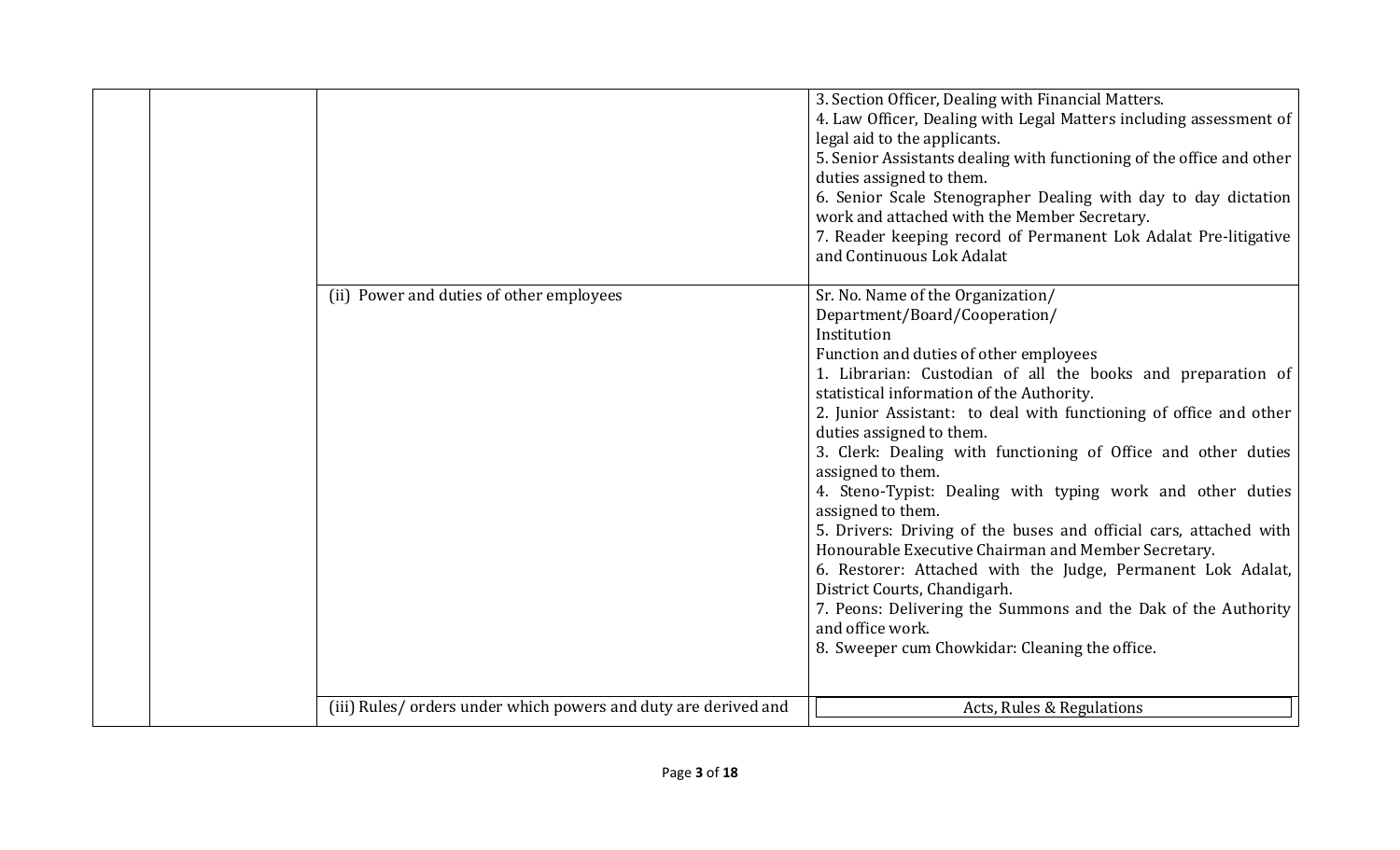|     |                           | (iv) Exercised                                                 | S.No.<br>Introduction                                              |
|-----|---------------------------|----------------------------------------------------------------|--------------------------------------------------------------------|
|     |                           |                                                                | The Legal Services Authorities Act, 1987<br>1.                     |
|     |                           |                                                                | 2.<br>Chandigarh Legal Services Authorities Rules, 1997            |
|     |                           |                                                                | 3.<br>State Legal Services Authority, Union Territory,             |
|     |                           |                                                                | Chandigarh (Transaction of Business and Other                      |
|     |                           |                                                                | Provisions) Regulations, 1998                                      |
|     |                           |                                                                | State Legal Services Authority, Union Territory,<br>4.             |
|     |                           |                                                                | Chandigarh (Recruitment and General Conditions                     |
|     |                           |                                                                | of Group C and D Employees) Rules, 2004                            |
|     |                           | (v) Work allocation                                            | The work is allocated as per Point No: 1.2                         |
| 1.3 | followed<br>Procedure     | Process of decision making Identify key decision making<br>(i) | Providing Legal Aid to the beneficiaries. Holding Lok Adalats,     |
|     | in decision making        | points                                                         | organizing Legal Aid Seminar & Programmes on regular intervals,    |
|     | process                   |                                                                | Disbursement of Compensation under Union territory of              |
|     | [Section $4(1)(b)(iii)$ ] |                                                                | Chandigarh Victim Compensation Scheme, 2018.                       |
|     |                           | (ii) Final decision making authority                           | Member Secretary with the approval of Hon'ble Executive            |
|     |                           |                                                                | Chairman                                                           |
|     |                           | (iii) Related provisions, acts, rules etc.                     | Legal Services Authorities Act, 1987                               |
|     |                           | (iv) Time limit for taking a decisions, if any                 | The decision is taken expeditiously                                |
|     |                           | (v) Channel of supervision and accountability                  | Superintendent, Law Officer, Section Officer                       |
| 1.4 | Norms for discharge       | Nature of functions/ services offered<br>(i)                   | Providing Legal aid to the beneficiaries and disposing of the      |
|     | of functions              |                                                                | matters in dispute at pre-litigative stage by way of compromise in |
|     | [Section $4(1)(b)(iv)$ ]  |                                                                | Pre Litigative Lok Adalat.                                         |
|     |                           | (ii) Norms/ standards for functions/ service delivery          | Organizing legal awareness seminars and programmes for             |
|     |                           |                                                                | sensitizing the people belonging to weaker sections of society     |
|     |                           |                                                                | about aims and objectives of the Legal Services Authorities Act,   |
|     |                           |                                                                | 1987, implementation of NALSA Schemes, Disbursement of             |
|     |                           |                                                                | Compensation under Union territory of Chandigarh Victim            |
|     |                           |                                                                | <b>Compensation Scheme, 2018</b>                                   |
|     |                           | (iii) Process by which these services can be accessed          | Through Legal Assistance Establishment, Helpline, Front Office,    |
|     |                           |                                                                | <b>NALSA Portal and Email</b>                                      |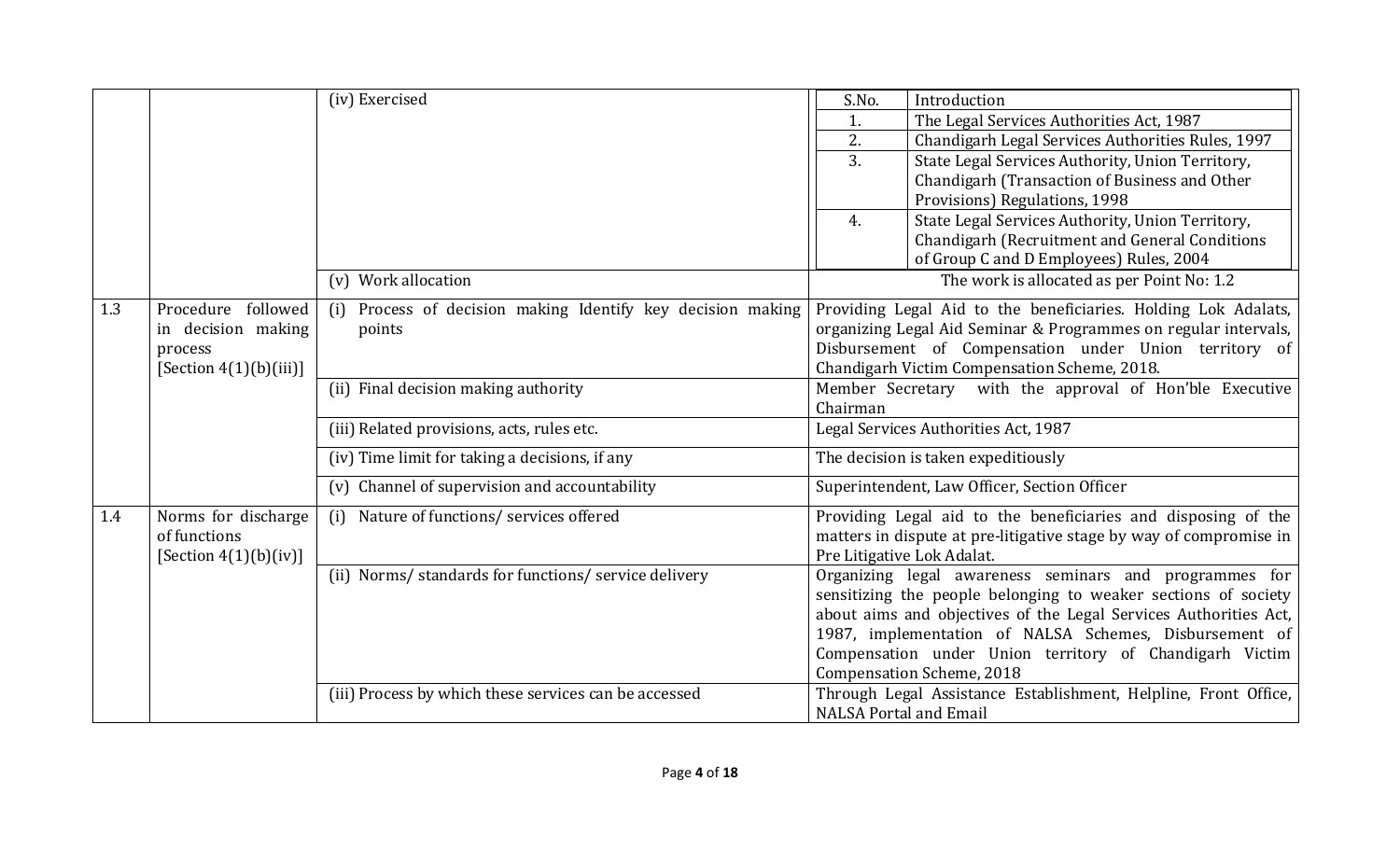|     |                                                                                    | (iv) Time-limit for achieving the targets                          | 2-3 days in providing free legal aid.                                                                                                                                                                                                                                        |
|-----|------------------------------------------------------------------------------------|--------------------------------------------------------------------|------------------------------------------------------------------------------------------------------------------------------------------------------------------------------------------------------------------------------------------------------------------------------|
|     |                                                                                    | (v) Process of redress of grievances                               | The legal aid is provided expeditiously by providing counsel to<br>eligible applicants, immediate disbursal of compensation under<br>Union territory of Chandigarh Victim Compensation Scheme, 2018<br>subject to availability of funds.                                     |
| 1.5 | Rules,<br>regulations,                                                             | (i) Title and nature of the record/manual/instruction.             | Legal Services Authorities Act, 1987                                                                                                                                                                                                                                         |
|     | instructions manual<br>records<br>for<br>and                                       | (ii) List of Rules, regulations, instructions manuals and records. | Chandigarh Legal Services Authorities Rules, 1997                                                                                                                                                                                                                            |
|     | discharging<br>functions<br>[Section $4(1)(b)(v)$ ]                                | (iii) Acts/ Rules manuals etc.                                     | State Legal Services Authority, Union Territory, Chandigarh<br>(Transaction of Business and other Provisions) Regulations, 1998.<br>Amendment of Rules and Regulations from time to time NALSA<br><b>Rules &amp; Regulations</b>                                             |
|     |                                                                                    | (iv) Transfer policy and transfer orders                           | Not Applicable.                                                                                                                                                                                                                                                              |
| 1.6 | Categories<br>of<br>documents held by<br>the authority under                       | (i) Categories of documents                                        | Legal aid files, fee bills, personal files, office record files, accounts<br>files, RTI files, Service Books, Details of Victim Compensation<br>cases.                                                                                                                       |
|     | its control<br>[Section $4(1)(b)$ (vi)]                                            | (ii) Custodian of documents/categories                             | Law Branch- Legal Aid files, Fee Bills and Victim<br>$\bullet$<br>Compensation cases.<br>Establishment Branch- Personal files and Office Record<br>files, RTI files.<br>Accounts Branch- Accounts related files, Service books,<br>Details of Victim Compensation disbursed. |
| 1.7 | Boards,<br>Councils,<br>Committees<br>and<br>other<br><b>Bodies</b>                | (i)<br>Name of Boards, Council, Committee etc.                     | State Legal Services Authority U.T., Chandigarh reconstituted on<br>22.01.2019 and Notification No.LD-2019/954 dated 23.01.2019<br>was issued by Chandigarh Administration.                                                                                                  |
|     | constituted as part of<br>the Public Authority<br><b>Section</b><br>4(1)(b)(viii)] | (ii)<br>Composition                                                | Hon'ble the Chief Justice of Punjab and Haryana High Court,<br>Chandigarh is the Patron-in Chief, a senior judge of the Hon'ble<br>High Court is Executive Chairman nominated by Hon'ble Chief<br>Justice and eight Ex-Officio Members and five Social Workers are           |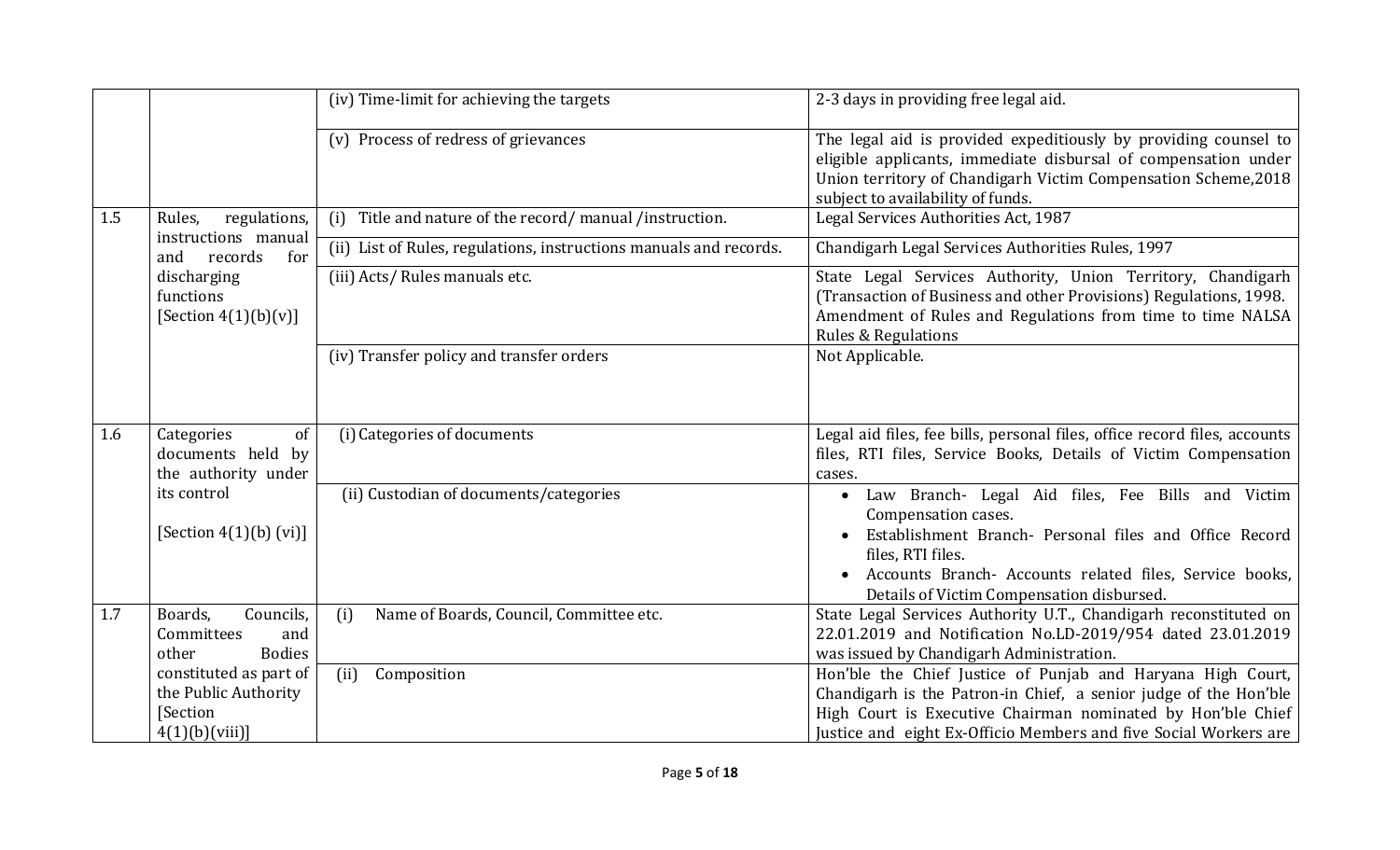|     |                                           |                                                                      | nominated as Non-Official Member.                                                           |                   |  |
|-----|-------------------------------------------|----------------------------------------------------------------------|---------------------------------------------------------------------------------------------|-------------------|--|
|     |                                           | Dates from which constituted<br>(iii)                                | 19.01.1998                                                                                  |                   |  |
|     |                                           | Term/Tenure<br>(iv)                                                  | <b>Two Years</b>                                                                            |                   |  |
|     |                                           | Powers and functions<br>(v)                                          | As per the Rules and Regulations of the State Legal Services<br>Authority, U.T., Chandigarh |                   |  |
|     |                                           | Whether their meetings are open to the public?<br>(vi)               | N <sub>o</sub>                                                                              |                   |  |
|     |                                           | (vii) Whether the minutes of the meetings are open to the<br>public? | N <sub>o</sub>                                                                              |                   |  |
|     |                                           | (viii) Place where the minutes if open to the public are available?  | No                                                                                          |                   |  |
| 1.8 | Directory of officers                     | Name and designation<br>(i)                                          | Name & designation                                                                          | <b>Mobile No.</b> |  |
|     | and employees<br>(b)<br>[Section $4(1)$ ] |                                                                      | Sh. Surender Kumar, Member Secretary                                                        | 8813888060        |  |
|     | (ix)]                                     |                                                                      | Sh. Rajeshwar Singh, Law Officer                                                            | 9417174320        |  |
|     |                                           |                                                                      | Ms. Rajwant Kaur, Section Officer                                                           | 9876140235        |  |
|     |                                           |                                                                      | Sh. Vinod Kumar, Superintendent.                                                            | 9815888774        |  |
|     |                                           |                                                                      | Ms. Bindu, Senior Assistant I                                                               | 9464954638        |  |
|     |                                           |                                                                      | Ms. Sushma Devi, Senior Assistant -II                                                       | 9463955364        |  |
|     |                                           |                                                                      | Sh. Parveen Kumar, Senior Assistant -III                                                    | 9988288519        |  |
|     |                                           |                                                                      | Ms. Sunita, Senior Scale Stenographer                                                       | 9780638715        |  |
|     |                                           |                                                                      | Ms. Chahavi Sharma, Reader                                                                  | 9463796839        |  |
|     |                                           |                                                                      | Ms. Indu, Junior Assistant                                                                  | 8558867744        |  |
|     |                                           |                                                                      | Sh. Kamal Kant, Junior Assistant                                                            | 9464741515        |  |
|     |                                           |                                                                      | Sh. Rahul, Steno Typist                                                                     | 9056125933        |  |
|     |                                           |                                                                      | Sh. Aman Dua, Steno Typist                                                                  | 9041343389        |  |
|     |                                           |                                                                      | Mohammad Amaan, Steno Typist                                                                | 7696175648        |  |
|     |                                           |                                                                      | Sh. Sandeep Singh, Accounts Clerk                                                           | 9465186924        |  |
|     |                                           |                                                                      | Sh. Sahil Bhagania, Junior Assistant                                                        | 9815113457        |  |
|     |                                           |                                                                      | Sh. Pawan Kumar, Clerk                                                                      | 7986797541        |  |
|     |                                           |                                                                      | Sh. Vijay Kumar, Clerk                                                                      | 7973141830        |  |
|     |                                           |                                                                      | Sh. Deepak Kaushik, Restorer                                                                | 9888770343        |  |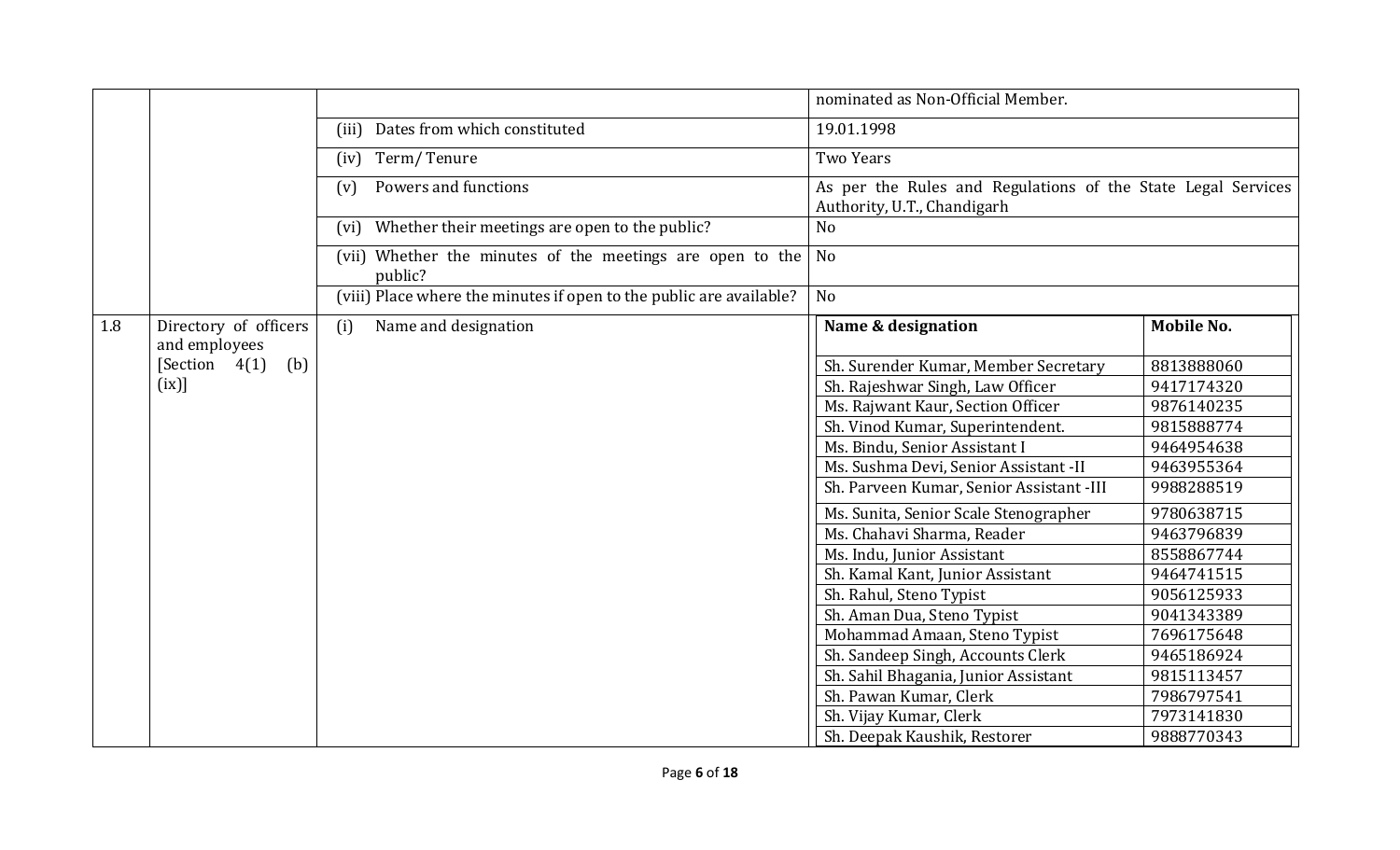|     |                             |      |                                                   | Sh. Tara Chhetri, Driver                 | 8360116595              |
|-----|-----------------------------|------|---------------------------------------------------|------------------------------------------|-------------------------|
|     |                             |      |                                                   | Sh. Sandeep Sharma, Driver               | 8699100319              |
|     |                             |      |                                                   | Sh. Mohan Lal, Peon                      | 8360644147              |
|     |                             |      |                                                   | Sh. Davinder Singh, Peon                 | 9464457400              |
|     |                             |      |                                                   | Sh. Bishnu Parsad, Peon                  | 9888514266              |
|     |                             |      |                                                   | Sh. Ashok Kumar, Peon                    | 9464894990              |
|     |                             |      |                                                   | Sh. Parvind Kumar, Peon                  | 9888288519              |
|     |                             |      |                                                   | Sh. Gurmeet Singh, Peon                  | 9872108751              |
|     |                             |      |                                                   | Sh. Shiv Kumar, Peon                     | 9646729737              |
|     |                             |      |                                                   | Sh. Shobha Ram, Sweeper                  | 7508571322              |
|     |                             |      |                                                   | Sh. Deepak Kumar, Peon                   | 9996502649              |
|     |                             | (ii) | Telephone, fax and email ID                       | 0172-2742999, 0172-2742888,              |                         |
|     |                             |      |                                                   | Front Office: 1516, 15100                |                         |
|     |                             |      |                                                   | Mob No: 7087112348                       |                         |
|     |                             |      |                                                   | slsa_utchd@yahoo.com                     |                         |
|     |                             |      |                                                   | nyayasahyog@chd.nic.in                   |                         |
|     |                             |      |                                                   |                                          |                         |
| 1.9 | Monthly                     | (i)  | List of employees with Gross monthly remuneration | Name & designation                       | <b>Monthly</b><br>Gross |
|     | Remuneration                |      |                                                   |                                          | Remuneration            |
|     | received by officers        |      |                                                   | Sh. Surender Kumar, Member Secretary     | ₹1,74,092/-             |
|     | &<br>employees              |      |                                                   | Sh. Rajeshwar Singh, Law Officer         | ₹1,08,493/-             |
|     | including system of         |      |                                                   | Ms. Rajwant Kaur, Section Officer        | ₹67,916/-               |
|     | compensation                |      |                                                   | Sh. Vinod Kumar, Superintendent.         | ₹95,997/-               |
|     | [Section $4(1)$ (b) $(x)$ ] |      |                                                   | Ms. Bindu, Senior Assistant-I            | ₹86,389/-               |
|     |                             |      |                                                   | Ms. Sushma Devi, Senior Assistant -II    | ₹86,389/-               |
|     |                             |      |                                                   | Sh. Parveen Kumar, Senior Assistant -III | ₹83,890/-               |
|     |                             |      |                                                   | Ms. Sunita, Senior Scale Stenographer    |                         |
|     |                             |      |                                                   | Ms. Chhavi Sharma, Reader                | ₹83,890/-<br>₹93,940/-  |
|     |                             |      |                                                   | Ms. Indu, Junior Assistant               | ₹75,024/-               |
|     |                             |      |                                                   | Sh. Kamal Kant, Junior Assistant         | ₹73,966/-               |
|     |                             |      |                                                   | Sh. Sahil Bhagania, Junior Assistant     | ₹65,028/-               |
|     |                             |      |                                                   | Sh. Rahul, Steno Typist                  | ₹ 66,298/-              |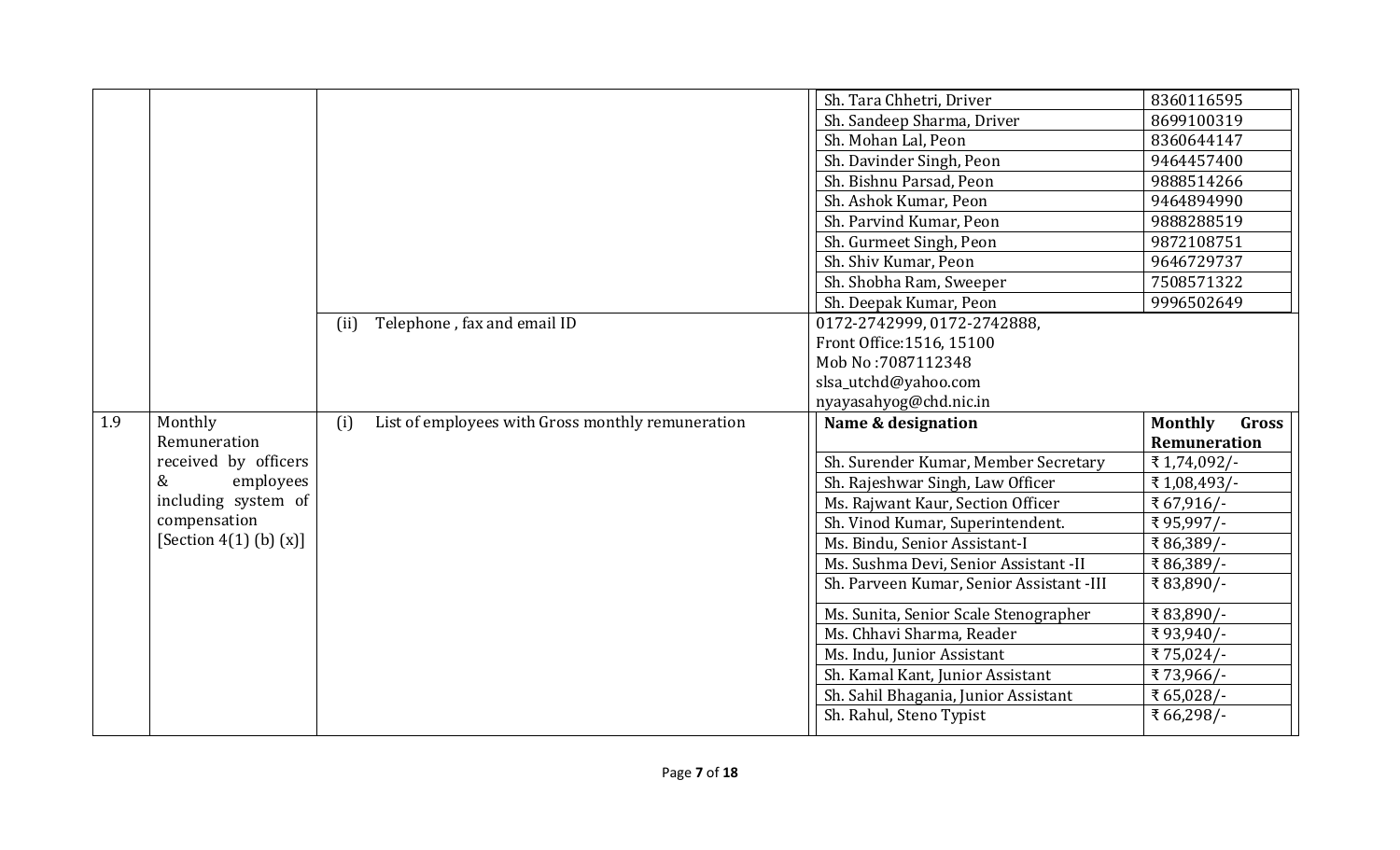|      |                                                            |                                                                  | Sh. Aman Dua, Steno Typist                                        | ₹ 66, 298/- |
|------|------------------------------------------------------------|------------------------------------------------------------------|-------------------------------------------------------------------|-------------|
|      |                                                            |                                                                  | Mohammad Amaan, Steno Typist                                      | ₹52,774/-   |
|      |                                                            |                                                                  | Sh. Sandeep Singh, Accounts Clerk                                 | ₹ 64,534/-  |
|      |                                                            |                                                                  | Sh. Pawan Kumar, Clerk                                            | ₹ 51,451/-  |
|      |                                                            |                                                                  | Sh.Vijay Kumar, Clerk                                             | ₹ 51,451/-  |
|      |                                                            |                                                                  | Sh. Deepak Kaushik, Restorer                                      | ₹55,714/-   |
|      |                                                            |                                                                  | Sh. Tara Chhetri, Driver                                          | ₹ 62,249/-  |
|      |                                                            |                                                                  | Sh. Sandeep Sharma, Driver                                        | ₹ 51,371/-  |
|      |                                                            |                                                                  | Sh. Mohan Choudhery, Peon                                         | ₹44,696/-   |
|      |                                                            |                                                                  | Sh. Davinder Singh, Peon                                          | ₹44.696/-   |
|      |                                                            |                                                                  | Sh. Bishnu Parsad, Peon                                           | ₹44,576/-   |
|      |                                                            |                                                                  | Sh. Ashok Kumar, Peon                                             | ₹44,696/-   |
|      |                                                            |                                                                  | Sh. Parvind Kumar, Peon                                           | ₹44,696/-   |
|      |                                                            |                                                                  | Sh. Gurmeet Singh, Peon                                           | ₹ 35,876/-  |
|      |                                                            |                                                                  | Sh. Shiv Kumar, Peon                                              | ₹ 35,787/-  |
|      |                                                            |                                                                  | Sh. Deepak Kumar                                                  | ₹ 29,495/   |
|      |                                                            |                                                                  | Sh. Shobha Ram, Sweeper                                           | ₹45,496/-   |
|      |                                                            | System of compensation as provided in its regulations<br>(ii)    | Not Applicable                                                    |             |
| 1.10 | designation<br>Name,                                       | Name and designation of the public information officer<br>(i)    | Sh. Surender Kumar, (Member Secretary) Appellate Authority,       |             |
|      | and other particulars<br>of public information<br>officers | (PIO), Assistant Public Information (s) & Appellate              | Mobile-+91 8813888060                                             |             |
|      |                                                            | Authority                                                        | Sh. Rajeshwar Singh, (Law Officer), CPIO, +91 9417174320          |             |
|      |                                                            |                                                                  | Sh. Sahil (Junior Assistant), APIO, +91 9815113457                |             |
|      |                                                            | Address, telephone numbers and email ID of each<br>(ii)          | State Legal Services Authority, U.T., Additional Deluxe Building, |             |
|      | 4(1)<br>[Section]<br>(b)                                   | designated official.                                             | Sector 9, Chandigarh Ph-0172-2742999, 0172-2742888,               |             |
|      | (xvi)                                                      |                                                                  | Email ID: slsa_utchd@yahoo.com.                                   |             |
| 1.11 | No. Of<br>employees                                        | No. of employees against whom disciplinary action has been       | Two                                                               |             |
|      | whom<br>against                                            |                                                                  |                                                                   |             |
|      | Disciplinary<br>action                                     | Pending for Minor penalty or major penalty proceedings<br>(i)    | None                                                              |             |
|      | has been proposed/                                         |                                                                  |                                                                   |             |
|      | taken                                                      | (ii)<br>Finalised for Minor penalty or major penalty proceedings | Two employees were penalized                                      |             |
|      |                                                            |                                                                  |                                                                   |             |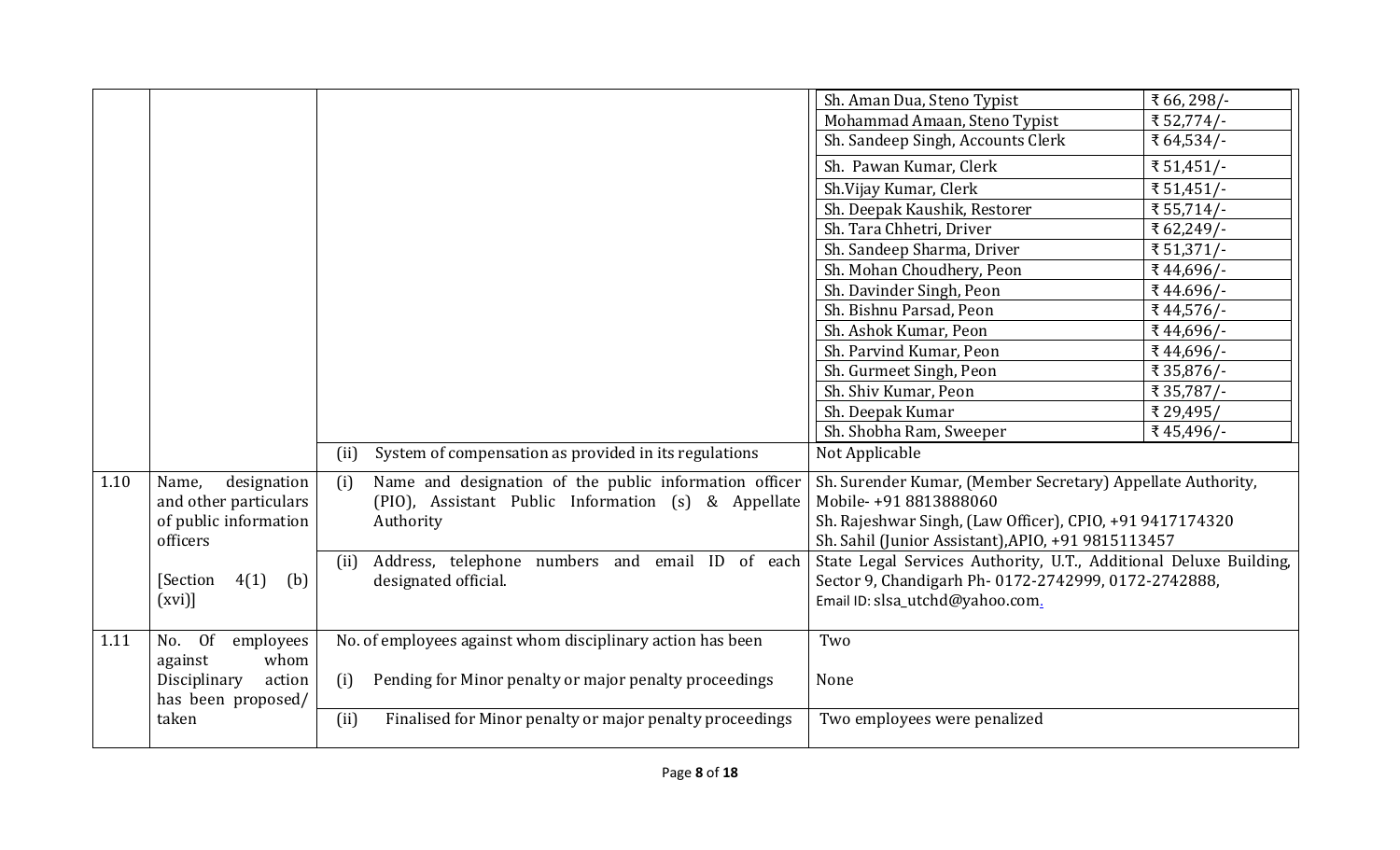|      | (Section 4(2))                  |                                                                                                                                                                                                                |
|------|---------------------------------|----------------------------------------------------------------------------------------------------------------------------------------------------------------------------------------------------------------|
| 1.12 | Programmes<br>to                | The Authority actively participates in the RTI Refresher/<br><b>Educational programmes</b><br>(i)                                                                                                              |
|      | advance<br>understanding of RTI | Orientation programmes organized by Chandigarh Administration<br>Efforts to encourage public authority to participate in these<br>(ii)<br>from time to time and nominate officials to attend it.<br>programmes |
|      | (Section 26)                    | Training of CPIO/APIO<br>(iii)                                                                                                                                                                                 |
|      |                                 | Update & publish guidelines on RTI by the Public Yes, on the website of the Authority (chds salgov. in)<br>(iv)<br>Authorities concerned                                                                       |

# 2. Budget and Programme

| S. No. | Item                                                    |       | <b>Details of disclosure</b>                                                      | <b>PARTICULARS</b>                                                               |
|--------|---------------------------------------------------------|-------|-----------------------------------------------------------------------------------|----------------------------------------------------------------------------------|
| 2.1    | Budget allocated to each                                | (i)   | Total Budget for the public authority                                             | In this regard, it is submitted that Grant in aid is received                    |
|        | agency including all plans,<br>proposed expenditure and | (ii)  | Budget for each agency and plan & programmes                                      | from National Legal Services Authority (NALSA) and<br>Chandigarh Administration. |
|        | reports on disbursements                                | (iii) | Proposed expenditures                                                             |                                                                                  |
|        | made etc.<br>[Section $4(1)(b)(xi)$ ]                   | (iv)  | Revised budget for each agency, if any                                            | Attached as <b>Annexure-'II'</b>                                                 |
|        |                                                         | (v)   | Report on disbursements made and place where the related<br>reports are available |                                                                                  |
| 2.2    | Foreign<br>domestic<br>and                              | (i)   | <b>Budget</b>                                                                     | Not Applicable                                                                   |
|        | tours                                                   | (ii)  | Foreign and domestic Tours by ministries and officials of the                     | The Hon'ble Executive Chairman, SLSA and Member                                  |
|        | (F. No. 1/8/2012- IR dt.                                |       | rank of Joint Secretary to the Government and above, as well as                   | Secretary of Authority attend All India Meet of SLSA and                         |
|        | 11.9.2012)                                              |       | the heads of the Department.                                                      | Annual Commendation ceremony organized by NALSA                                  |
|        |                                                         |       | Places visited<br>a)                                                              | every year and if any other special programme organized                          |
|        |                                                         |       | The period of visit<br>b)                                                         | by NALSA and Supreme Court in which they are invited,                            |
|        |                                                         |       | The number of members in the official delegation<br> C                            | these are also attended.                                                         |
|        |                                                         |       | Expenditure on the visit<br>d)                                                    | Funds for Travelling as per entitlement is spent from                            |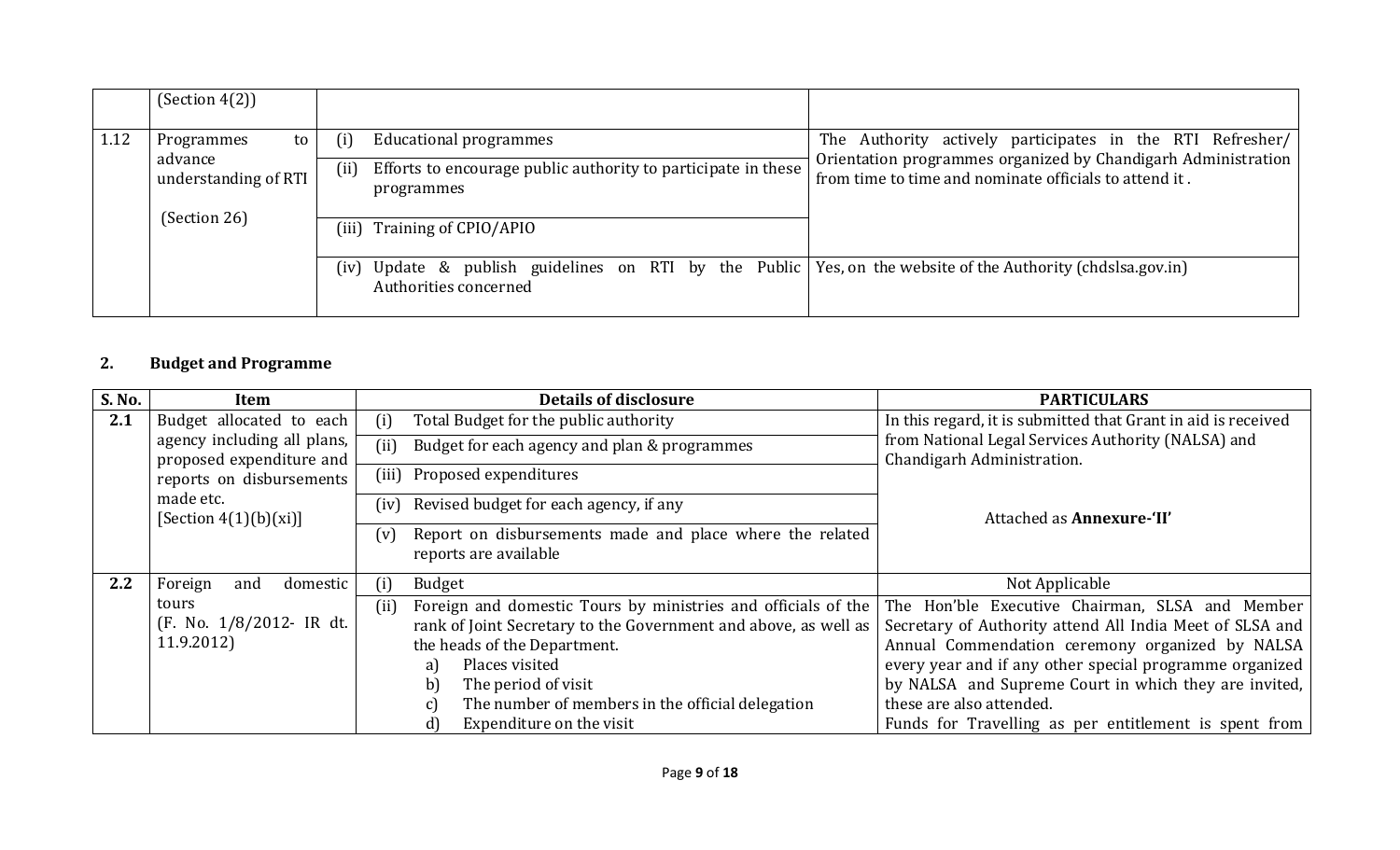|     |                                                                          |                   |                                                                                                                                                                                                                                                                                            | Grant-in-Aid received.                                                                                                                                                                                                                                                 |
|-----|--------------------------------------------------------------------------|-------------------|--------------------------------------------------------------------------------------------------------------------------------------------------------------------------------------------------------------------------------------------------------------------------------------------|------------------------------------------------------------------------------------------------------------------------------------------------------------------------------------------------------------------------------------------------------------------------|
|     |                                                                          |                   |                                                                                                                                                                                                                                                                                            |                                                                                                                                                                                                                                                                        |
|     |                                                                          |                   |                                                                                                                                                                                                                                                                                            |                                                                                                                                                                                                                                                                        |
|     |                                                                          |                   |                                                                                                                                                                                                                                                                                            |                                                                                                                                                                                                                                                                        |
|     |                                                                          |                   |                                                                                                                                                                                                                                                                                            |                                                                                                                                                                                                                                                                        |
|     |                                                                          | (iii)<br>b)<br>C) | Information related to procurements<br>a) Notice/tender enquires, and corrigenda if any thereon,<br>Details of the bids awarded comprising the names of the<br>suppliers of goods/ services being procured,<br>The works contracts concluded - in any such combination<br>of the above-and | The office of State Legal Services Authority, U.T.,<br>Chandigarh has floated e-tender for availing catering and<br>tentage services but no successful bidder has applied for<br>providing services of tentage.<br>The office of State Legal Services Authority, U.T., |
|     |                                                                          | d)                | The rate /rates and the total amount at which such<br>procurement or works contract is to be executed.                                                                                                                                                                                     | Chandigarh has been availing services of manpower/<br>outsourcing staff from M/s. Golden Eagle Security<br>Services, Sector-22, Chandigarh on approved D.C rates of<br>Chandigarh Administration plus service charge @ 5%.                                             |
| 2.3 | Manner of execution of                                                   | (i)               | Name of the programme of activity                                                                                                                                                                                                                                                          | Not Applicable                                                                                                                                                                                                                                                         |
|     | subsidy programme<br>[Section $4(i)$ (b)(xii)]                           | (ii)              | Objective of the programme                                                                                                                                                                                                                                                                 | Not Applicable                                                                                                                                                                                                                                                         |
|     |                                                                          | (iii)             | Procedure to avail benefits                                                                                                                                                                                                                                                                | Not Applicable                                                                                                                                                                                                                                                         |
|     |                                                                          | (iv)              | Duration of the programme/ scheme                                                                                                                                                                                                                                                          | Not Applicable                                                                                                                                                                                                                                                         |
|     |                                                                          | (v)               | Physical and financial targets of the programme                                                                                                                                                                                                                                            | Not Applicable                                                                                                                                                                                                                                                         |
|     |                                                                          | (vi)              | Nature/ scale of subsidy /amount allotted                                                                                                                                                                                                                                                  | Not Applicable                                                                                                                                                                                                                                                         |
|     |                                                                          | (vii)             | Eligibility criteria for grant of subsidy                                                                                                                                                                                                                                                  | Not Applicable                                                                                                                                                                                                                                                         |
|     |                                                                          | (viii)            | Details of beneficiaries of subsidy programme (number,<br>profile etc)                                                                                                                                                                                                                     | Not Applicable                                                                                                                                                                                                                                                         |
| 2.4 | and<br>Discretionary<br>non-                                             | (i)               | Discretionary and non-discretionary grants/ allocations to                                                                                                                                                                                                                                 | Non-discretionary                                                                                                                                                                                                                                                      |
|     | discretionary grants<br>$\overline{F}$ .<br>$1/6/2011$ -IR<br>dt.<br>No. | (ii)              | State Govt./ NGOs/other institutions<br>Annual accounts of all legal entities who are provided grants                                                                                                                                                                                      | The Annual accounts for the Financial Year 2021-22 as                                                                                                                                                                                                                  |
|     | 15.04.2013]                                                              |                   | by public authorities                                                                                                                                                                                                                                                                      | approved by the Hon'ble Executive Chairman. The Account                                                                                                                                                                                                                |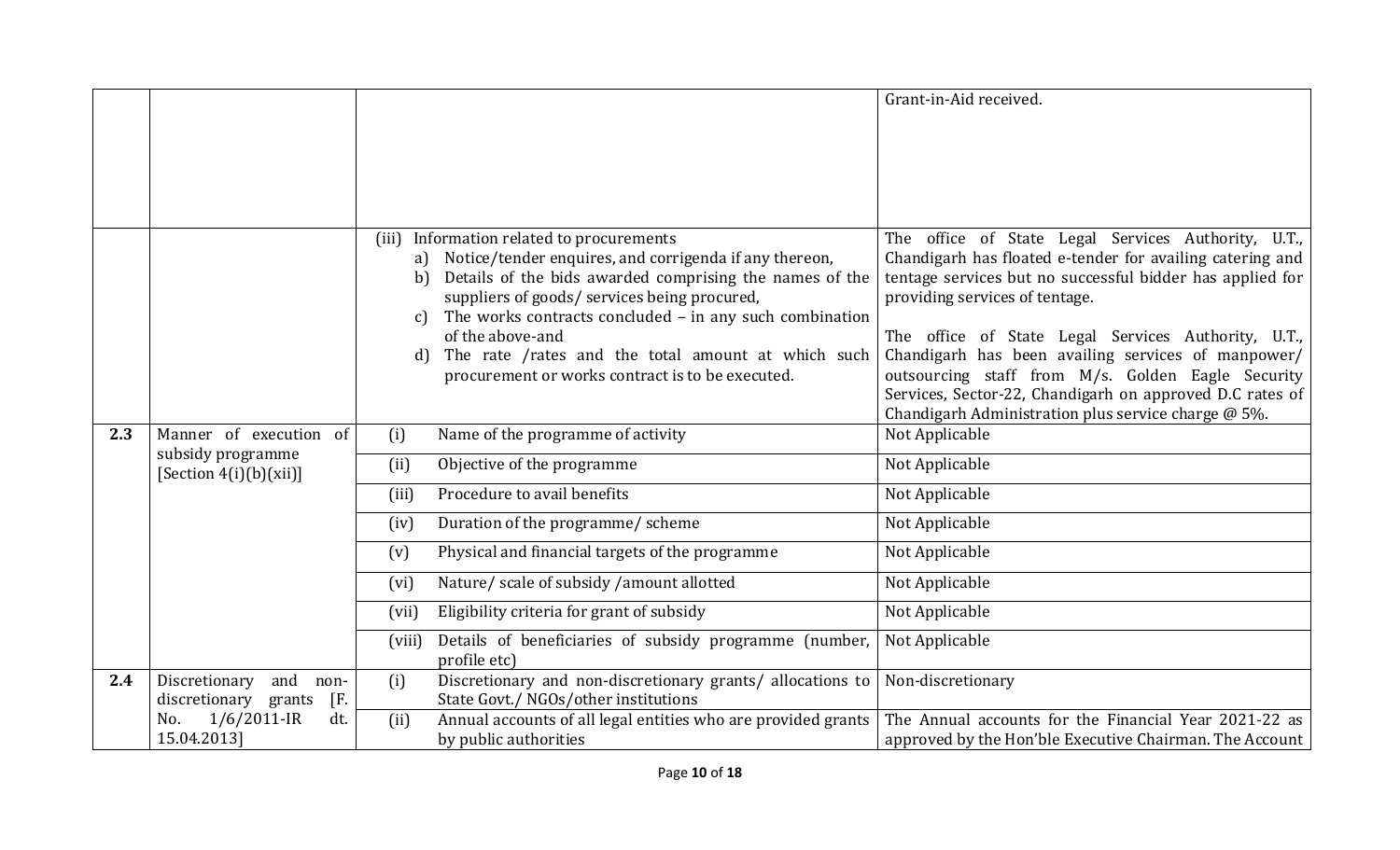| 2.5 | Particulars of recipients of                                                     | Concessions, permits or authorizations granted by public<br>(i)                                                                                                                                                                                                                                                                       | so disclosed are further subject to approval by the Annual<br>General Meeting of the Authority which is held regularly<br>every year<br>Not Applicable |
|-----|----------------------------------------------------------------------------------|---------------------------------------------------------------------------------------------------------------------------------------------------------------------------------------------------------------------------------------------------------------------------------------------------------------------------------------|--------------------------------------------------------------------------------------------------------------------------------------------------------|
|     | concessions, permits of                                                          | authority                                                                                                                                                                                                                                                                                                                             |                                                                                                                                                        |
|     | authorizations granted by<br>the public authority<br>[Section $4(1)$ (b) (xiii)] | For each concessions, permit or authorization granted<br>(ii)<br>a) Eligibility criteria<br>b) Procedure for getting the concession/grant and/or<br>permits of authorizations<br>c) Name and address of the recipients given concessions/<br>permits or authorisations<br>d) Date of award of concessions / permits of authorizations | Not Applicable                                                                                                                                         |
| 2.6 | CAG & PAC paras [F No.                                                           | CAG and PAC paras and the action taken reports (ATRs) after these                                                                                                                                                                                                                                                                     | In this regard, it is stated that Audit is carried out each                                                                                            |
|     | $1/6/2011$ -<br>IR<br>dt.<br>15.4.2013]                                          | have been laid on the table of both houses of the parliament.                                                                                                                                                                                                                                                                         | year and annual reports are forwarded to NALSA.                                                                                                        |

# 3. Publicity Band Public interface

| S. No. | Item                                                                                                                                                                                                                                                             | <b>Details of disclosure</b>                                                                                                                                                       | <b>PARTICULARS</b>                                                                                                                                                                                                                                                                                                                                                                                                                               |
|--------|------------------------------------------------------------------------------------------------------------------------------------------------------------------------------------------------------------------------------------------------------------------|------------------------------------------------------------------------------------------------------------------------------------------------------------------------------------|--------------------------------------------------------------------------------------------------------------------------------------------------------------------------------------------------------------------------------------------------------------------------------------------------------------------------------------------------------------------------------------------------------------------------------------------------|
| 3.1    | Particulars<br>for<br>any<br>for<br>arrangement<br>with<br>consultation<br><sub>or</sub><br>the<br>representation<br>bv<br>members of the public in<br>relation to the formulation<br>of<br>policy<br>or<br>implementation there of<br>[Section $4(1)(b)(vii)$ ] | Arrangement for consultations with or representation by the members of<br>the public<br>Relevant Acts, Rules, Forms and other documents which are<br>normally accessed by citizens | Legal Services Authorities Act, 1987<br>$\bullet$<br>Chandigarh Legal Services Authorities Rules,<br>1997<br>Union<br>Legal Services<br>Authority,<br>State<br>Territory, Chandigarh (Transaction of<br>Business and other Provisions) Regulations,<br>1998.<br>Victim<br>Union Territory of Chandigarh<br>$\bullet$<br>Assistance Scheme 2018<br>Amendment of Rules and Regulations from<br>$\bullet$<br>time to time NALSA Rules & Regulations |
|        | $1/6/2011$ -IR dt.<br>ſF<br>No.                                                                                                                                                                                                                                  | (ii)<br>Arrangements for consultation with or representation by                                                                                                                    |                                                                                                                                                                                                                                                                                                                                                                                                                                                  |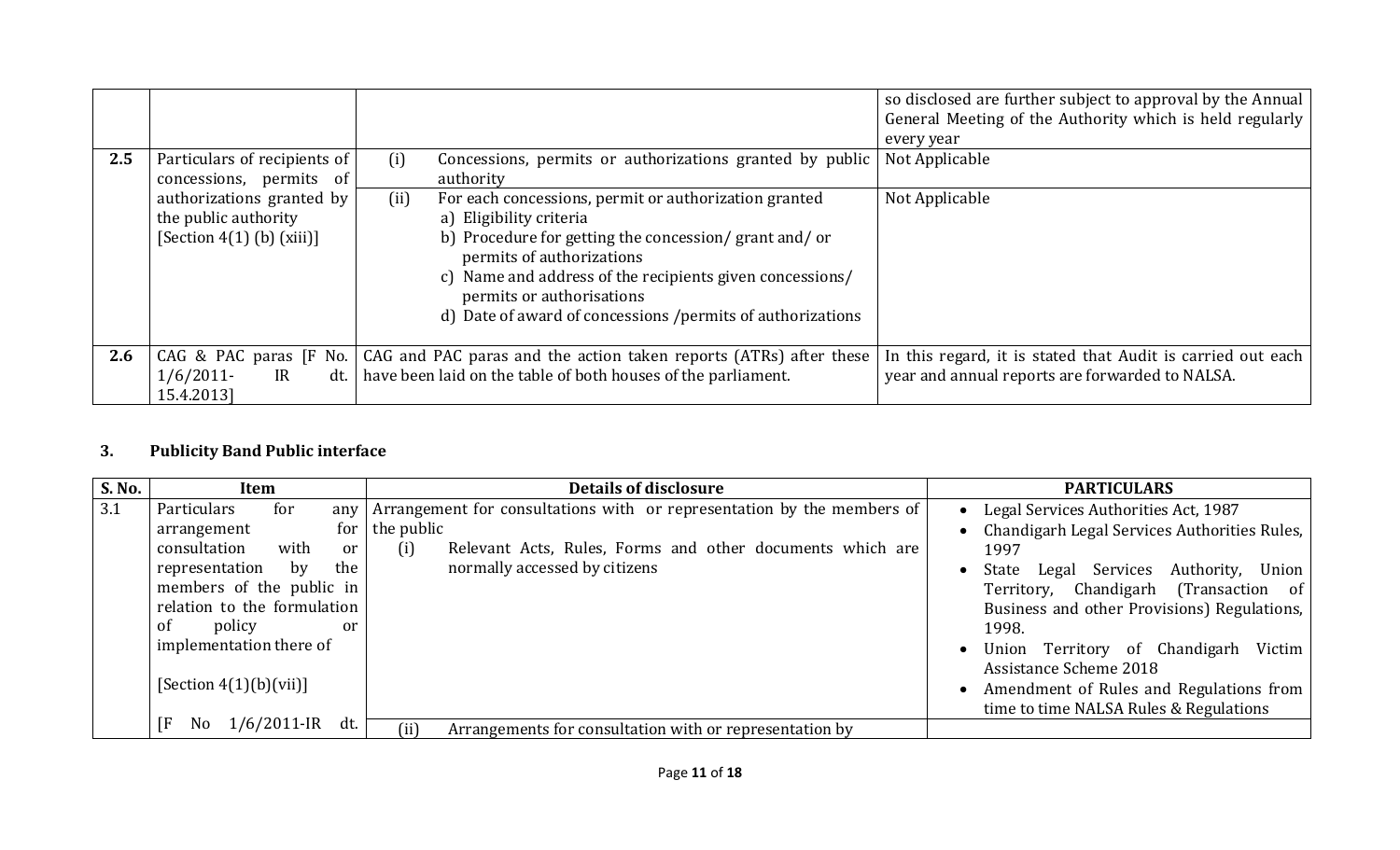|     | 15.04.2013]                   | a) Members of the public in policy formulation/ policy<br>implementation                                                                     | a) Legal Assistance Establishment and Front<br>Office has been set up in Sector 9, and Sector<br>43, Chandigarh.                                                                                      |
|-----|-------------------------------|----------------------------------------------------------------------------------------------------------------------------------------------|-------------------------------------------------------------------------------------------------------------------------------------------------------------------------------------------------------|
|     |                               | b) Day & time allotted for visitors                                                                                                          | b) All working days in office hours.                                                                                                                                                                  |
|     |                               | c) Contact details of Information & Facilitation Counter (IFC) to<br>provide publications frequently sought by RTI applicants                | State Legal Services Authority,<br>U.T.,<br>c)<br>Additional Deluxe Building, Sector 9,<br>Chandigarh.<br>Ph-0172-2742999, 0172-2742888,<br>Email ID: slsa_utchd@yahoo.com,<br>nyayasahyog@chd.nic.in |
|     |                               |                                                                                                                                              | As far as policy matter are concerned, the<br>decision making authority is NALSA and all<br>the feedback is forwarded to NALSA or                                                                     |
|     |                               |                                                                                                                                              | Chandigarh Administration                                                                                                                                                                             |
|     |                               | Public- private partnerships (PPP)                                                                                                           | Not Applicable                                                                                                                                                                                        |
|     |                               | Details of Special Purpose Vehicle (SPV), if any<br>(i)                                                                                      |                                                                                                                                                                                                       |
|     |                               | (ii)<br>Detailed project reports (DPRs)                                                                                                      | Not Applicable                                                                                                                                                                                        |
|     |                               | Concession agreements.<br>(iii)                                                                                                              | Not Applicable                                                                                                                                                                                        |
|     |                               | Operation and maintenance manuals<br>(iv)                                                                                                    | Not Applicable                                                                                                                                                                                        |
|     |                               | Other documents generated as part of the implementation of the<br>(v)<br><b>PPP</b>                                                          | Not Applicable                                                                                                                                                                                        |
|     |                               | Information relating to fees, tolls, or the other kinds of revenues<br>(vi)<br>that may be collected under authorisation from the government | Not Applicable                                                                                                                                                                                        |
|     |                               | Information relating to outputs and outcomes<br>(vii)                                                                                        | Not Applicable                                                                                                                                                                                        |
|     |                               | The process of the selection of the private sector party<br>(viii)<br>(concessionaire etc.)                                                  | Not Applicable                                                                                                                                                                                        |
|     |                               | All payment made under the PPP project<br>(ix)                                                                                               | Not Applicable                                                                                                                                                                                        |
| 3.2 | Are the details of policies   | Publish all relevant facts while formulating important policies or announcing                                                                | Yes, through website, Legal Awareness Camps,                                                                                                                                                          |
|     | which<br>decisions.<br>affect | decisions which affect public to make the process more interactive;                                                                          | Pamphlets, Booklets and electronic media through                                                                                                                                                      |
|     | public, informed to them      | Policy decisions/ legislations taken in the previous one year<br>(i)                                                                         | Radio & T.V. Programmes.                                                                                                                                                                              |
|     | [Section $4(1)$ (c)]          |                                                                                                                                              |                                                                                                                                                                                                       |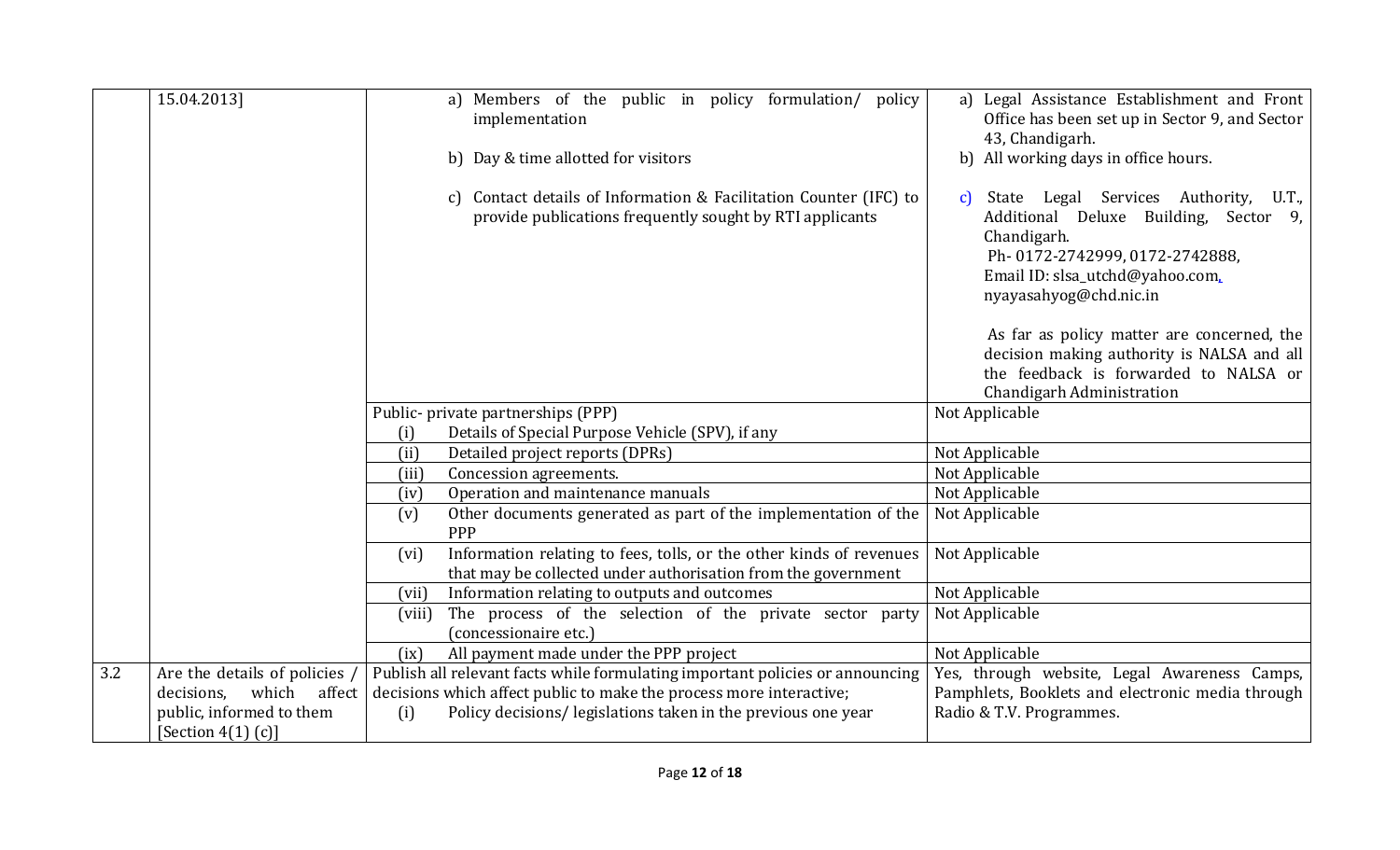|     |                               | (ii)  | Outline the Public consultation process                           | Not Applicable                             |
|-----|-------------------------------|-------|-------------------------------------------------------------------|--------------------------------------------|
|     |                               | (iii) | Outline the arrangement for consultation before formulation of    | Not Applicable                             |
|     |                               |       | policy                                                            |                                            |
| 3.3 | Dissemination<br>of           |       | Use of the most effective means of communication                  |                                            |
|     | information widely and in     | (i)   | Internet (website)                                                | website-chdslsa.gov.in                     |
|     | such form and manner          |       |                                                                   |                                            |
|     | which is easily accessible to |       |                                                                   |                                            |
|     | the public                    |       |                                                                   |                                            |
|     | [Section $4(3)$ ]             |       |                                                                   |                                            |
| 3.4 |                               |       | Form of accessibility of Information manual/handbook available in | chdslsa.gov.in                             |
|     | information<br>manual/        | (i)   | Electronic format                                                 |                                            |
|     | handbook                      | (ii)  | Printed format                                                    | Yes                                        |
|     | [Section $4(1)(b)$ ]          |       |                                                                   |                                            |
| 3.5 | Whether<br>information        |       | List of materials available                                       | Pamphlets/Study materials of the Authority |
|     | handbook<br>manual/           | (i)   | Free of cost                                                      |                                            |
|     | available free of cost or not | (ii)  | At a reasonable cost of the medium                                | Nil                                        |
|     | [Section $4(1)(b)$ ]          |       |                                                                   |                                            |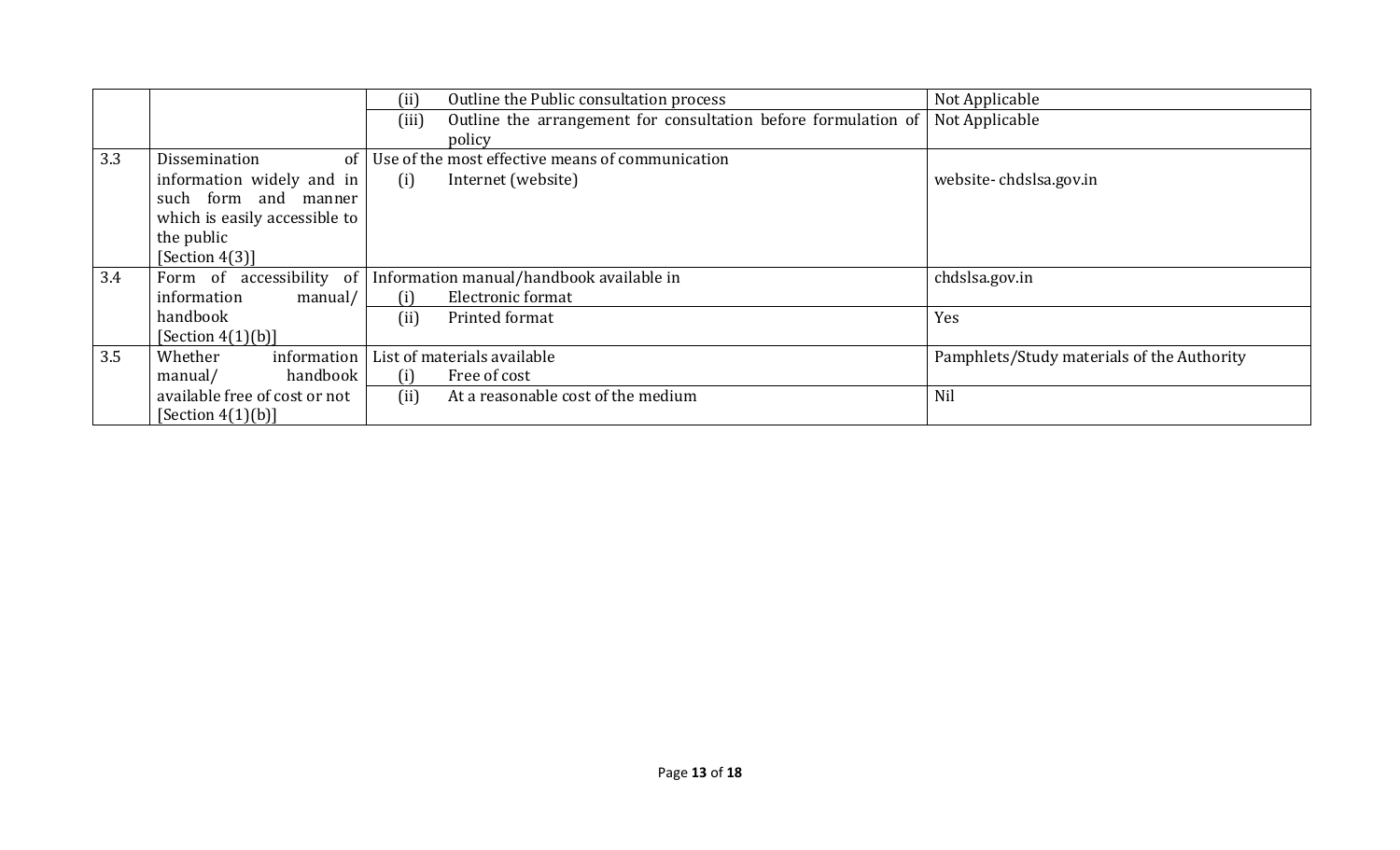#### 4. E. Governance

| S.No. | Item                                                                                                                  | <b>Details of disclosure</b>                               | <b>PARTICULARS</b>                                                                                                                                                                                          |
|-------|-----------------------------------------------------------------------------------------------------------------------|------------------------------------------------------------|-------------------------------------------------------------------------------------------------------------------------------------------------------------------------------------------------------------|
| 4.1   | which<br>in<br>Language<br>Information                                                                                | (i) English                                                | English                                                                                                                                                                                                     |
|       | Manual/Handbook<br>Available<br>No. 1/6/2011-IR dt.<br>$\overline{F}$<br>15.4.2013]                                   | (ii) Vernacular/Local Language                             | Hindi                                                                                                                                                                                                       |
| 4.2   | When was the information<br>Manual/Handbook<br>last<br>updated?<br>No. 1/6/2011-IR dt<br>$\overline{F}$<br>15.4.2013] | Last date of Annual updation                               | The information on website is frequently updated.                                                                                                                                                           |
| 4.3   | available<br>Information<br>in<br>electronic form                                                                     | Details of information available in electronic form<br>(i) | Names of Panel advocates, Mediators, Para Legal<br>Volunteers, Schemes of NALSA, Photo Gallery,                                                                                                             |
|       | [Section $4(1)(b)(xiv)$ ]                                                                                             | (ii) Name/ title of the document/record/ other information | Photo glance Information about the Authority,                                                                                                                                                               |
|       |                                                                                                                       | (iii) Location where available                             | Achievements, details of Legal Fees, Activities,<br>Statistical Information updated, Forthcoming<br>Programmes, RTI details, Functions, various<br>enactments, schemes, FAQ's, Results and<br>recruitments. |
|       |                                                                                                                       |                                                            | All the information is available on chdslsa.gov.in                                                                                                                                                          |
| 4.4   | Particulars of facilities<br>available to citizen for<br>obtaining information                                        | (i) Name & location of the faculty                         | <b>Front Office</b><br>Legal Assistance Establishment<br>State Legal Services Authority, U.T., CHD                                                                                                          |
|       | [Section $4(1)(b)(xv)$ ]                                                                                              | (ii) Details of information made available                 | Legal Aid/Assistance/Advice and Counselling.                                                                                                                                                                |
|       |                                                                                                                       | (iii) Working hours of the facility                        | On all working days (during office hours)                                                                                                                                                                   |
|       |                                                                                                                       | (iv) Contact person & contact details (Phone, fax email)   | State Legal Services Authority, U.T., Chandigarh Ph-<br>0172-2742999, 0172-2742888,<br>Front Office: 1516, 15100, 7087112348                                                                                |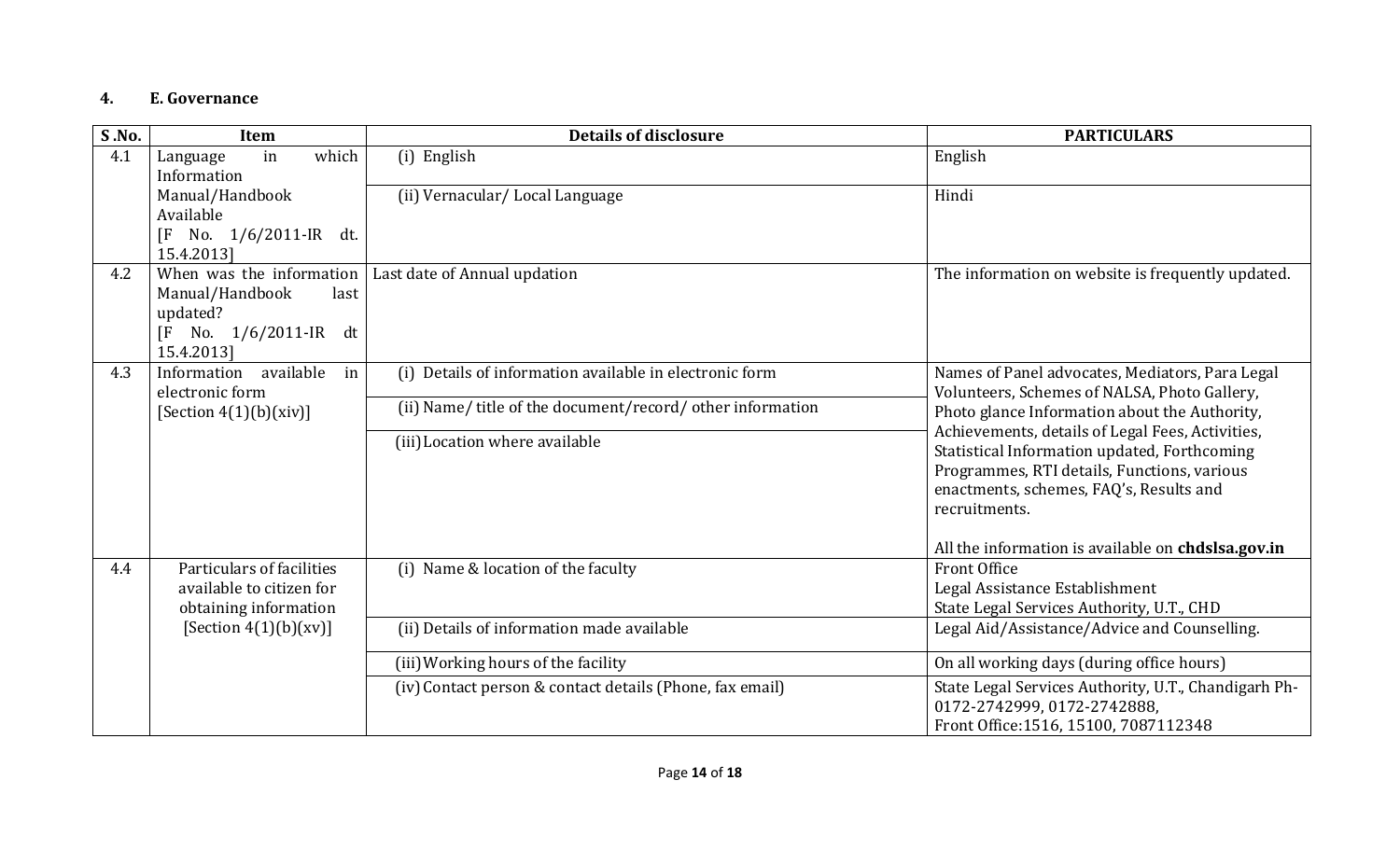|     |                                                                                  |        |                                                                                                                                       | slsa_utchd@yahoo.com                                                                                                                                                                  |
|-----|----------------------------------------------------------------------------------|--------|---------------------------------------------------------------------------------------------------------------------------------------|---------------------------------------------------------------------------------------------------------------------------------------------------------------------------------------|
| 4.5 | Such other information as<br>may be prescribed under<br>section $4(i)$ (b)(xvii) | (i)    | Grievance redressal mechanism                                                                                                         | Yes, the grievance redressal mechanism of this<br>Authority is in place. In case of any grievance being<br>faced by any individual, it is redressed immediately<br>without any delay. |
|     |                                                                                  | (ii)   | Details of applications received under RTI and information<br>provided                                                                | 36 received and 33 information provided<br>(in FY 2021-2022) as on 04.04.2022                                                                                                         |
|     |                                                                                  | (iii)  | List of completed schemes/ projects/ Programmes                                                                                       | N.A.                                                                                                                                                                                  |
|     |                                                                                  | (iv)   | List of schemes/ projects/ programme underway                                                                                         | N.A.                                                                                                                                                                                  |
|     |                                                                                  | (v)    | Details of all contracts entered into including name of the<br>contractor, amount of contract and period of completion of<br>contract | N.A.                                                                                                                                                                                  |
|     |                                                                                  | (vi)   | <b>Annual Report</b>                                                                                                                  | Yes, sent regularly                                                                                                                                                                   |
|     |                                                                                  | (vii)  | Frequently Asked Question (FAQs)                                                                                                      | Nil                                                                                                                                                                                   |
|     |                                                                                  | (viii) | Any other information such as<br>a) Citizen's Charter                                                                                 | Nil                                                                                                                                                                                   |
|     |                                                                                  |        | b) Result Framework Document (RFD)                                                                                                    | Nil                                                                                                                                                                                   |
|     |                                                                                  |        | c) Six monthly reports on the                                                                                                         | Nil                                                                                                                                                                                   |
|     |                                                                                  |        | d) Performance against the benchmarks set in the Citizen's<br>Charter                                                                 | Nil                                                                                                                                                                                   |
| 4.6 | Receipt & Disposal of RTI<br>applications & appeals                              | (i)    | Details of applications received and disposed                                                                                         | 36 and 33 disposed (in FY 2021-2022) as on<br>04.04.2022                                                                                                                              |
|     | $[F.No \t1/6/2011-IR]$<br>dt.<br>15.04.2013]                                     | (ii)   | Details of appeals received and orders issued                                                                                         | 1 (in FY 2021-2022)                                                                                                                                                                   |
| 4.7 | Replies to questions asked<br>in the parliament<br>[Section $4(1)(d)(2)]$        |        | Details of questions asked and replies given                                                                                          | The reply to the Questions asked is immediately<br>sent                                                                                                                               |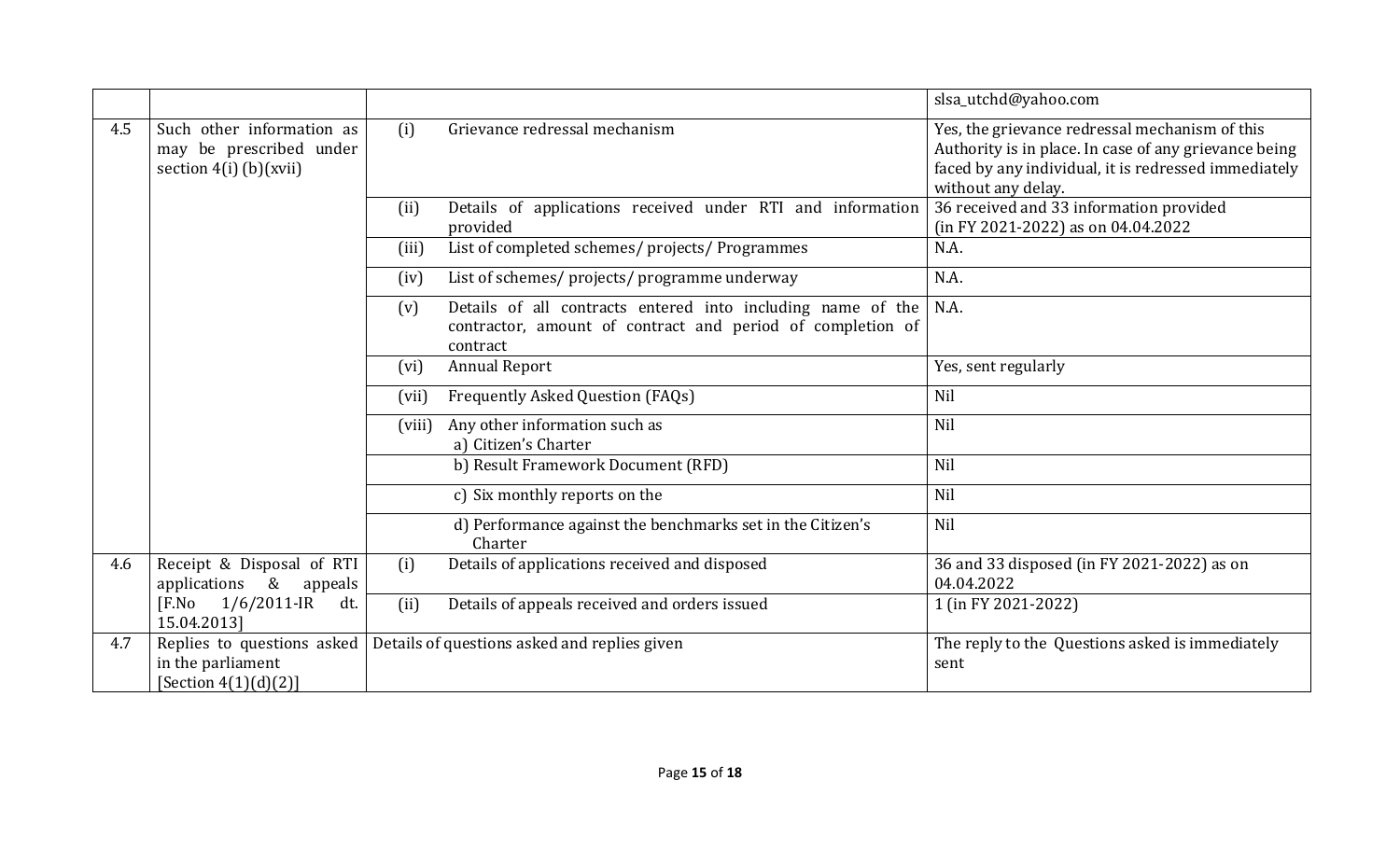# 5. Information as may be prescribed

| <b>S. No.</b> | <b>Item</b>                                                                                                                |       | <b>Details of disclosure</b>                                                           | <b>PARTICULARS</b>                                                                       |
|---------------|----------------------------------------------------------------------------------------------------------------------------|-------|----------------------------------------------------------------------------------------|------------------------------------------------------------------------------------------|
| 5.1           | Such other information as<br>may be prescribed [F.No.<br>1/2/2016-IR dt. 17.8.2016,<br>No. 1/6/2011-IR dt.<br>$\mathbf{F}$ | (i)   | Name & details of<br>(a) Current CPIOs & FAAs<br>(b) Earlier CPIO & FAAs from 1.1.2015 | Current:<br>Sh. Surender<br>Kumar, (Member<br>Secretary),<br><b>Appellate Authority</b>  |
|               | 15.4.2013]                                                                                                                 |       |                                                                                        | Sh. Rajeshwar Singh, (Law Officer), CPIO                                                 |
|               |                                                                                                                            |       |                                                                                        | <b>Earlier to 2015</b><br>Sh Lal Chand, (Member Secretary), Appellate<br>Authority       |
|               |                                                                                                                            |       |                                                                                        | Sh. Mahavir Singh, (Member Secretary), Appellate<br>Authority (25.04.2016 - 01.04.2021)  |
|               |                                                                                                                            |       |                                                                                        | Sh. Puneesh Jindia, (Member Secretary), Appellate<br>Authority (01.04.2021 - 22.11.2021) |
|               |                                                                                                                            |       |                                                                                        | Sh. Rajeshwar Singh, (Law Officer), CPIO                                                 |
|               |                                                                                                                            | (ii)  | Details of third party audit of voluntary disclosure                                   |                                                                                          |
|               |                                                                                                                            |       | (a) Dates of audit carried out<br>(b) Report of the audit carried out                  | Yes, Audit has been carried out on 04.04.2022                                            |
|               |                                                                                                                            | (iii) | Appointment of Nodal Officers not below the rank of Joint<br>Secretary/Additional HoD  | Not applicable                                                                           |
|               |                                                                                                                            |       | (a) Date of appointment<br>(b) Name & Designation of the officers                      |                                                                                          |
|               |                                                                                                                            | (iv)  | Consultancy committee of key stake holders for advice on suo-<br>motu disclosure       | Not applicable                                                                           |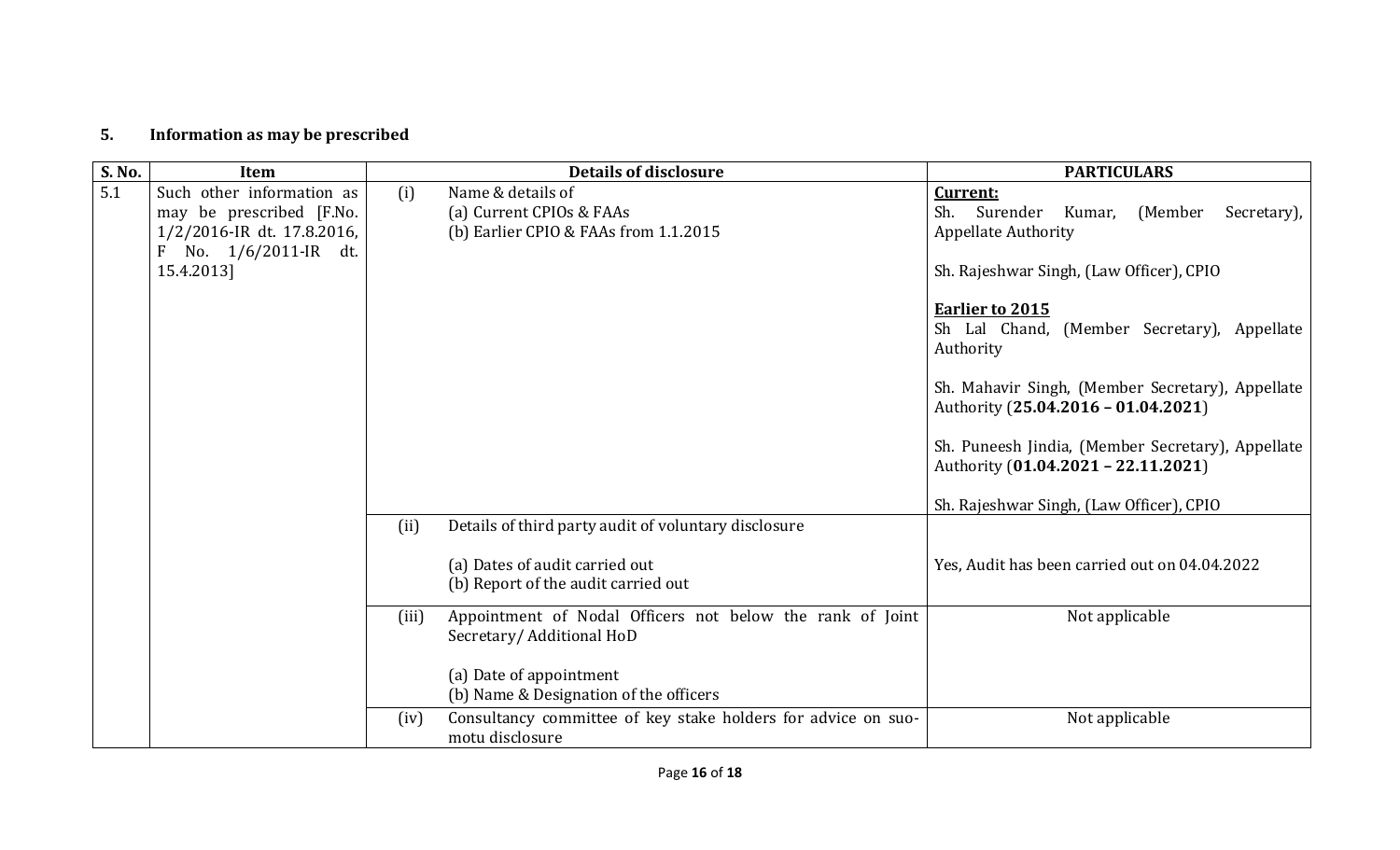|     | (a) Dates from which constituted<br>(b) Name & Designation of the officers                                |                |
|-----|-----------------------------------------------------------------------------------------------------------|----------------|
| (v) | Committee of PIOs/FAAs with rich experience in RTI to identify<br>frequently sought information under RTI | Not applicable |
|     | (a) Dates from which constituted<br>(b) Name & Designation of the Officers                                |                |

#### 6. Information Disclosed on own Initiative

| S. No. | Item                                            | Details of disclosure | <b>PARTICULARS</b> |
|--------|-------------------------------------------------|-----------------------|--------------------|
| 6. I   | information  <br>Item                           |                       |                    |
|        | public  <br>disclosed<br>that<br>S <sub>0</sub> |                       | www.chdslsa.gov.in |
|        | have minimum resort to use                      |                       |                    |
|        | obtain<br><b>RTI</b><br>Act<br>to<br>0t         |                       |                    |
|        | information                                     |                       |                    |

\*\*\*\*\*\*\*\*\*\*\*\*\*\*